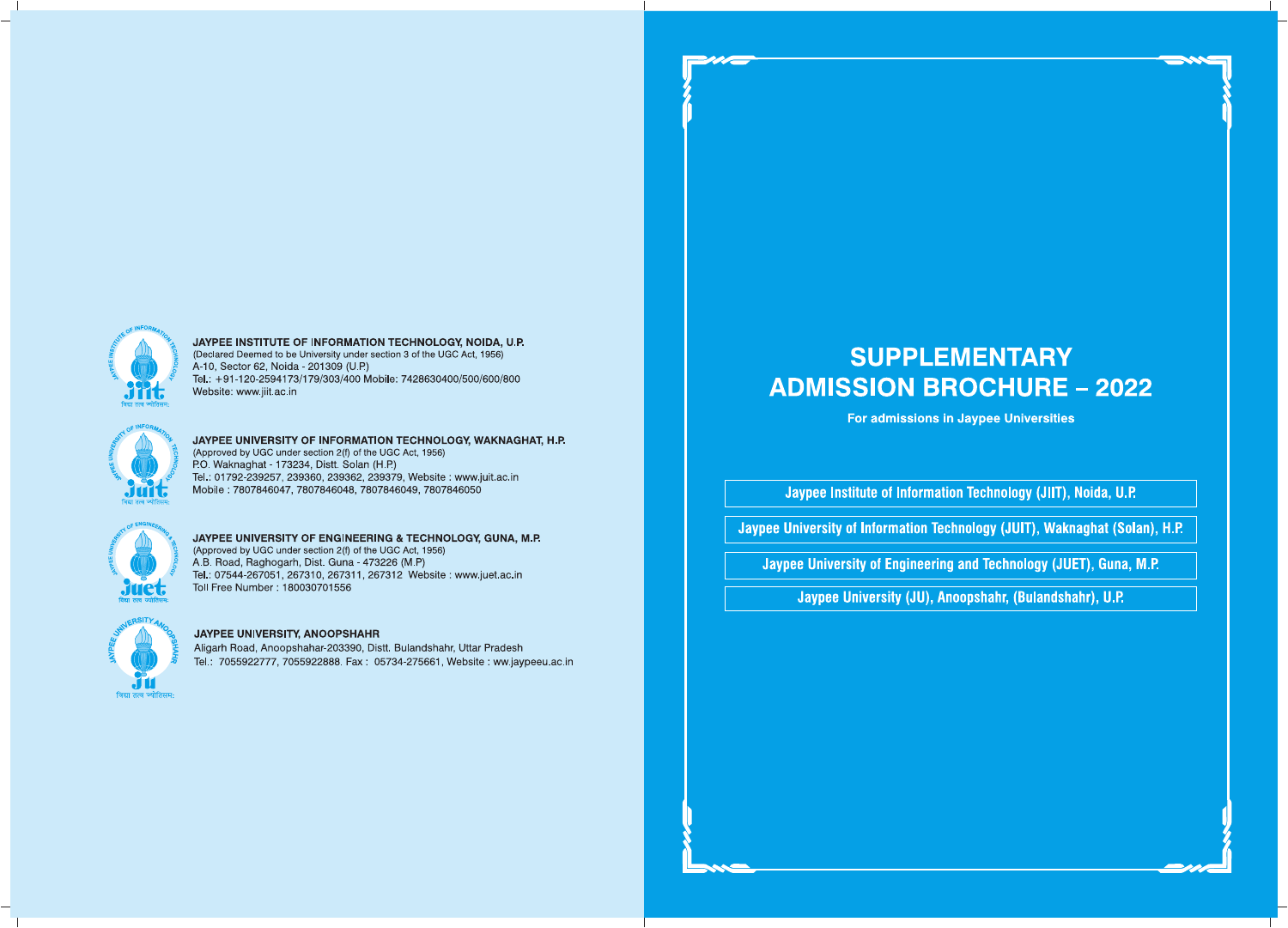| <b>INDEX</b>    |                                                                                                                                  |                |
|-----------------|----------------------------------------------------------------------------------------------------------------------------------|----------------|
| <b>Section</b>  | <b>Chapters</b>                                                                                                                  | Page No        |
| 1               | <b>Admission Calendar - 2022</b>                                                                                                 | $\overline{2}$ |
| 2               | Admission Instructions (General)                                                                                                 | 5              |
| 3               | <b>Application Fee</b>                                                                                                           | 5              |
| 4               | General Eligibility Criteria for Admission                                                                                       | 6              |
| 5               | General Instructions for Filling up Application Form                                                                             | $\overline{7}$ |
| 6               | <b>Reservation of Seats</b>                                                                                                      | 8              |
| $\overline{7}$  | Admission Procedure – JEE (Main) 2022 Rank Based B Tech and<br>Integrated M Tech Admission                                       | 9              |
| 8               | Admission Procedure - 10+2 marks based B Tech and Integrated<br>M Tech Admission under NRI Category                              | 10             |
| 9               | Admission Procedure – 10+2 Marks Based B Tech in Bioinformat-<br>ics and B Tech and Integrated M Tech Admission in Biotechnology | 10             |
| 10              | Admission Procedure – 10+2 Marks Based B Tech Admission at<br>JIIT, Noida, JUIT, Waknaghat and JUET, Guna                        | 11             |
| 11              | Admission Procedure – Lateral Entry Admission to 2nd year B. Tech<br>Program                                                     | 11             |
| 12 <sub>2</sub> | Admission Procedure - BBA & B.Sc Program                                                                                         | 12             |
| 13              | Admission Procedure - M.Sc Program                                                                                               | 12             |
| 14              | Admission Procedure – M. Tech Program                                                                                            | 12             |
| 15              | Admission Procedure - MBA Program                                                                                                | 13             |
| 16              | <b>Academic Fee Structure</b>                                                                                                    | 13             |
| 17              | <b>Refund Policy</b>                                                                                                             | 15             |
| 18              | Ragging                                                                                                                          | 15             |
| 19              | Covid19 Appropriate Behaviour                                                                                                    | 16             |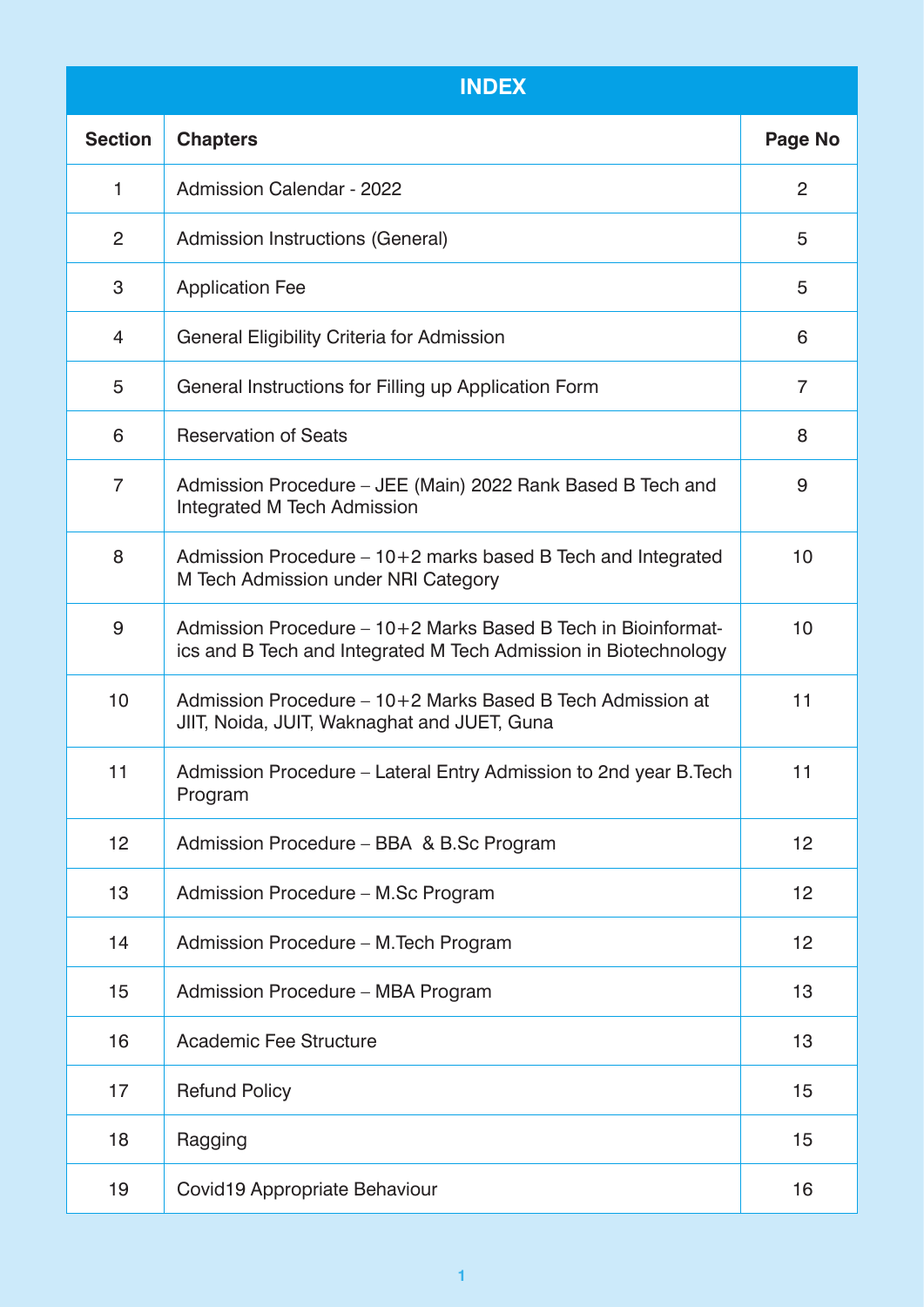# **1. ADMISSION CALENDAR – 2022**

**Opening Date for Application Process 09 April, 2022** 

### **ADMISSION IN B TECH AND INTERGRATED M TECH PROGRAMS - JEE (MAIN) 2022 RANK BASED**

| Last Date for Applying (online/offline)                       | <b>14 August, 2022</b> |
|---------------------------------------------------------------|------------------------|
| Counselling intimation on website/ Through e-mail/ sms        | 21 August, 2022        |
| Counselling (off Line) for JIIT, JUIT, JUET and JU-Anoopshahr | 31 Aug-02 Sep, 2022    |

### **ADMISSION IN B TECH AND INTERGRATED M TECH PROGRAMS-10+2 MARKS BASED AT JIIT, NOIDA**

| Last Date for Applying (online/offline)*                                                     | 24 July 2022       |
|----------------------------------------------------------------------------------------------|--------------------|
| Counselling intimation on website/ Through e-mail/ sms                                       | 10 August, 2022    |
| <b>Counselling at JIIT Noida</b><br>Further rounds may be decided based on the requirements. | 17-19 August, 2022 |

### **ADMISSION IN B TECH PROGRAMS-10+2 MARKS BASED AT JUIT, WAKNAGHAT**

| Last Date for Applying (online/offline)                                               | 18 July 2022 |
|---------------------------------------------------------------------------------------|--------------|
| <b>Admission offer by</b><br>Further rounds may be decided based on the requirements. | 23 July 2022 |

### **ADMISSION IN B TECH PROGRAMS-10+2 MARKS BASED AT JUET, GUNA and JU-ANOOPSHAHR**

| Last Date for Applying (online/offline)                                               | 31 July, 2022   |
|---------------------------------------------------------------------------------------|-----------------|
| <b>Admission offer by</b><br>Further rounds may be decided based on the requirements. | 06 August, 2022 |

### **ADMISSION IN B TECH AND INTERGRATED M TECH PROGRAMS ( NRI /Bio Group) AT JIIT, NOIDA**

| Last Date for Applying (online/offline)                                               | 31 Jul 2022 |
|---------------------------------------------------------------------------------------|-------------|
| <b>Admission offer by</b><br>Further rounds may be decided based on the requirements. | 10 Aug 2022 |

### **ADMISSION IN B TECH PROGRAMS (NRI /Bio Group) AT JUIT, WAKNAGHAT**

| Last Date for Applying (online/offline)                                               | 18 July, 2022 |
|---------------------------------------------------------------------------------------|---------------|
| <b>Admission offer by</b><br>Further rounds may be decided based on the requirements. | 23 July, 2022 |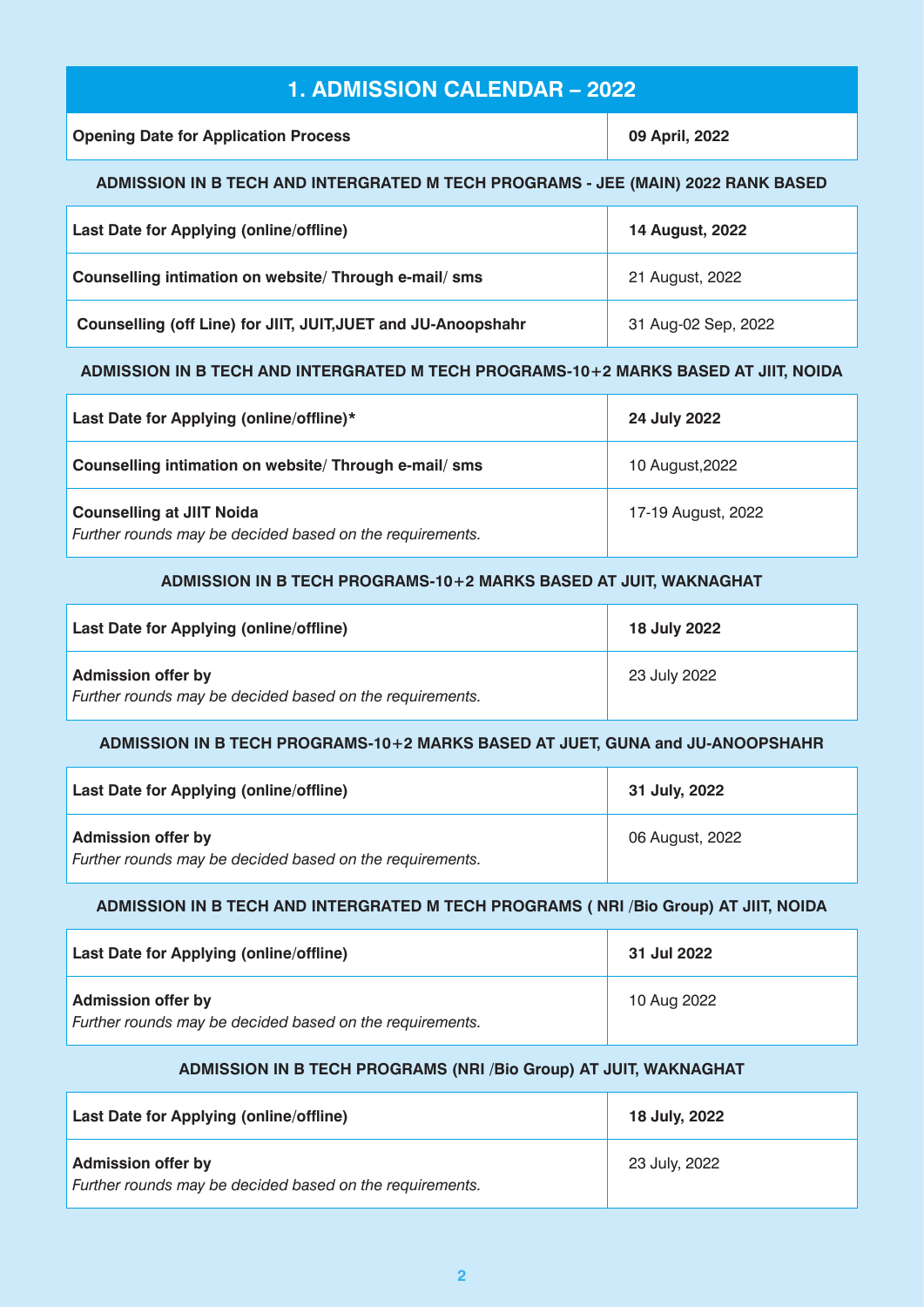### **ADMISSION M.Sc PROGRAMS AT JUIT, WAKNAGHAT**

| Last Date for Applying (online/offline)                                                           | 30 June, 2022 |
|---------------------------------------------------------------------------------------------------|---------------|
| For JUIT and JUET, Admission offer by<br>Further rounds may be decided based on the requirements. | 05 July, 2022 |

#### **ADMISSION M.Sc PROGRAMS AT JUET, GUNA**

| Last Date for Applying (online/offline)                                                           | 31 July, 2022   |
|---------------------------------------------------------------------------------------------------|-----------------|
| For JUIT and JUET, Admission offer by<br>Further rounds may be decided based on the requirements. | 06 August, 2022 |

### **ADMISSION M.SC AND M.TECH PROGRAMS AT JIIT, NOIDA**

| Last Date for Applying (online/offline)                                               | 30 Jun 2022  |
|---------------------------------------------------------------------------------------|--------------|
| PG Entrance Test (PGET) (For Non-GATE candidates)                                     | 10 Jul 2022  |
| <b>Admission offer by</b><br>Further rounds may be decided based on the requirements. | 25 July 2022 |

### **ADMISSION B.SC AND B.B.A PROGRAMS AT JIIT, NOIDA**

| Last Date for Applying (online/offline)                                               | 31 July 2022 |
|---------------------------------------------------------------------------------------|--------------|
| <b>U G Entrance Test (UGET)</b>                                                       | 07 Aug 2022  |
| <b>Admission offer by</b><br>Further rounds may be decided based on the requirements. | 13 Aug 2022  |

### **ADMISSION B.SC PROGRAMS AT JUIT WAKNAGHAT, JUET GUNA AND JU ANOOPSHAHR**

| Last Date for Applying (online/offline)                                                           | 31 July, 2022   |
|---------------------------------------------------------------------------------------------------|-----------------|
| For JUET and JU-A, Admission offer by<br>Further rounds may be decided based on the requirements. | 10 August, 2022 |

#### **ADMISSION M.B.A PROGRAM AT JBS, A CONSTITUENT OF JIIT**

| <b>Last Date for Applying</b>                                                         | 31 July 2022   |
|---------------------------------------------------------------------------------------|----------------|
| <b>Group Discussion &amp; Personal Interview:</b>                                     | 04-07 Aug 2022 |
| <b>Admission offer by</b><br>Further rounds may be decided based on the requirements. | 13 Aug 2022    |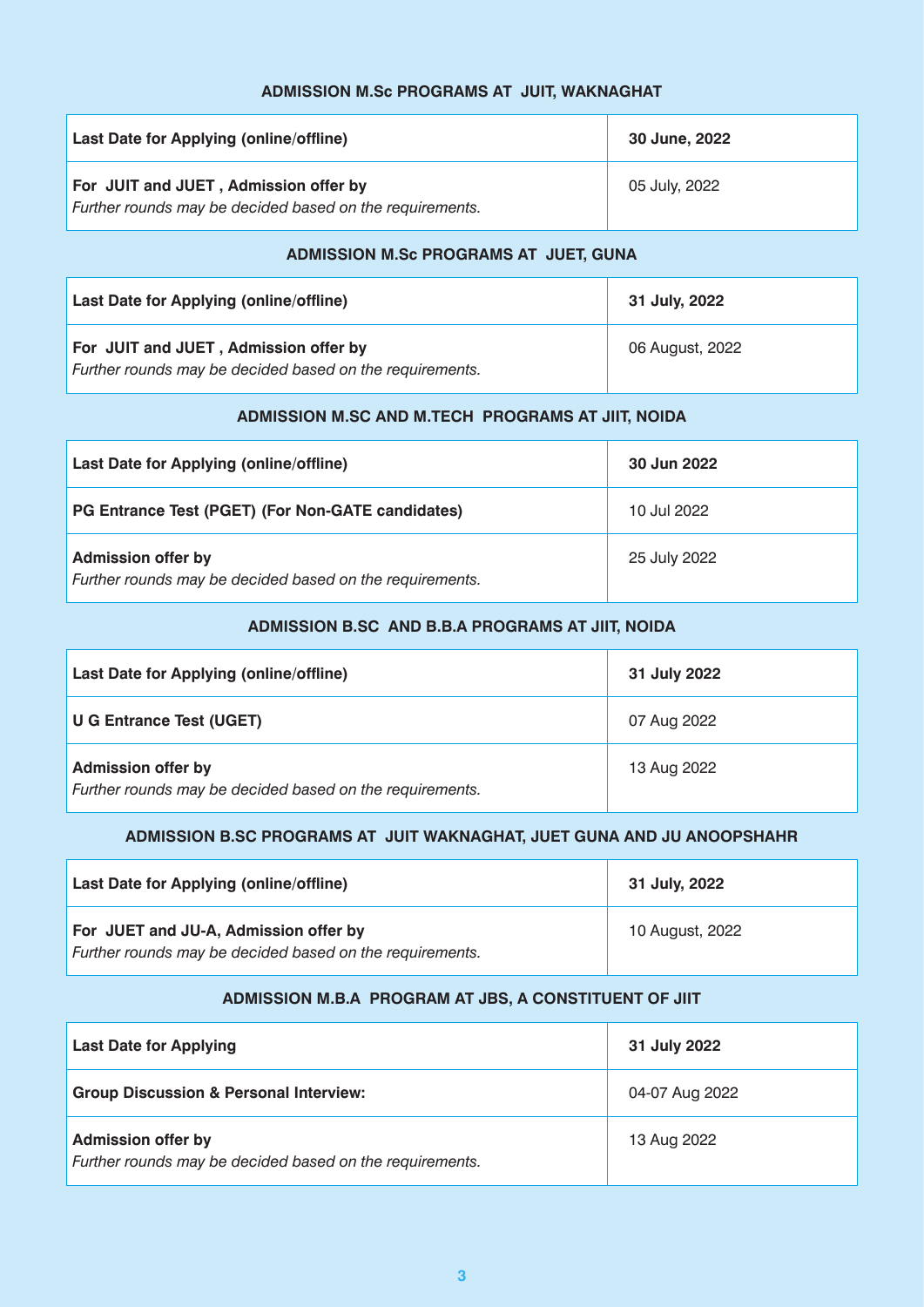#### **ADMISSION LATERAL ENTRY AT JIIT NOIDA**

| <b>Last Date for Applying</b>      | 31 Jul 2022 |
|------------------------------------|-------------|
| <b>Lateral Entry Entrance Test</b> | 07 Aug 2022 |
| <b>Admission offer</b>             | 13 Aug 2022 |

#### **ADMISSION LATERAL ENTRY AT JUIT WAKNAGHAT**

| <b>Last Date for Applying</b>                                                      | 30 June, 2022 |
|------------------------------------------------------------------------------------|---------------|
| <b>Admission offer</b><br>Further rounds may be decided based on the requirements. | 05 July, 2022 |

#### **ADMISSION LATERAL ENTRY AT JUET GUNA AND JU ANOOPSHAHR**

| <b>Last Date for Applying</b>                            | 31 July, 2022   |
|----------------------------------------------------------|-----------------|
| <b>Admission offer</b>                                   | 06 August, 2022 |
| Further rounds may be decided based on the requirements. |                 |

#### **ADMISSION M.TECH AT JUET GUNA**

| <b>Last Date for Applying</b>                                  | 31 July, 2022   |
|----------------------------------------------------------------|-----------------|
| PG Entrance Test (PGET) (For Non-GATE candidates) at JUET Guna | 06 August, 2022 |
| <b>Admission Offer</b>                                         | 08 August, 2022 |

#### **ADMISSION M.TECH AT JUIT**

| <b>Last Date for Applying</b>                                       | 30 June, 2022 |
|---------------------------------------------------------------------|---------------|
| PG Entrance Test (PGET) (For Non-GATE candidates) at JUIT Waknaghat | 06 July, 2022 |
| <b>Admission Offer</b>                                              | 08 July, 2022 |

#### **NOTE**

- 1. Counselling and admissions based on JEE (Mains) 2022 All India Rank (AIR) will be held at JIIT, Noida campus for all JUs.
- 2. Counselling and admissions based on 10+2 Marks Merit 2022 will be held at respective University campuses of JUs.
- 3. A candidate once admitted in any one of the JU, the admission in that University will be final and transfer or change from that University to other JUs will not be permissible. There will be branch upgradation as per the vacancies created due to withdrawals in respective University where the candidate is admitted.
- 4. Counselling for vacant seats of JEE will be held at respective universities for which date will be notified on Individual universities website.
- 5. Visit website of respective universities for further details.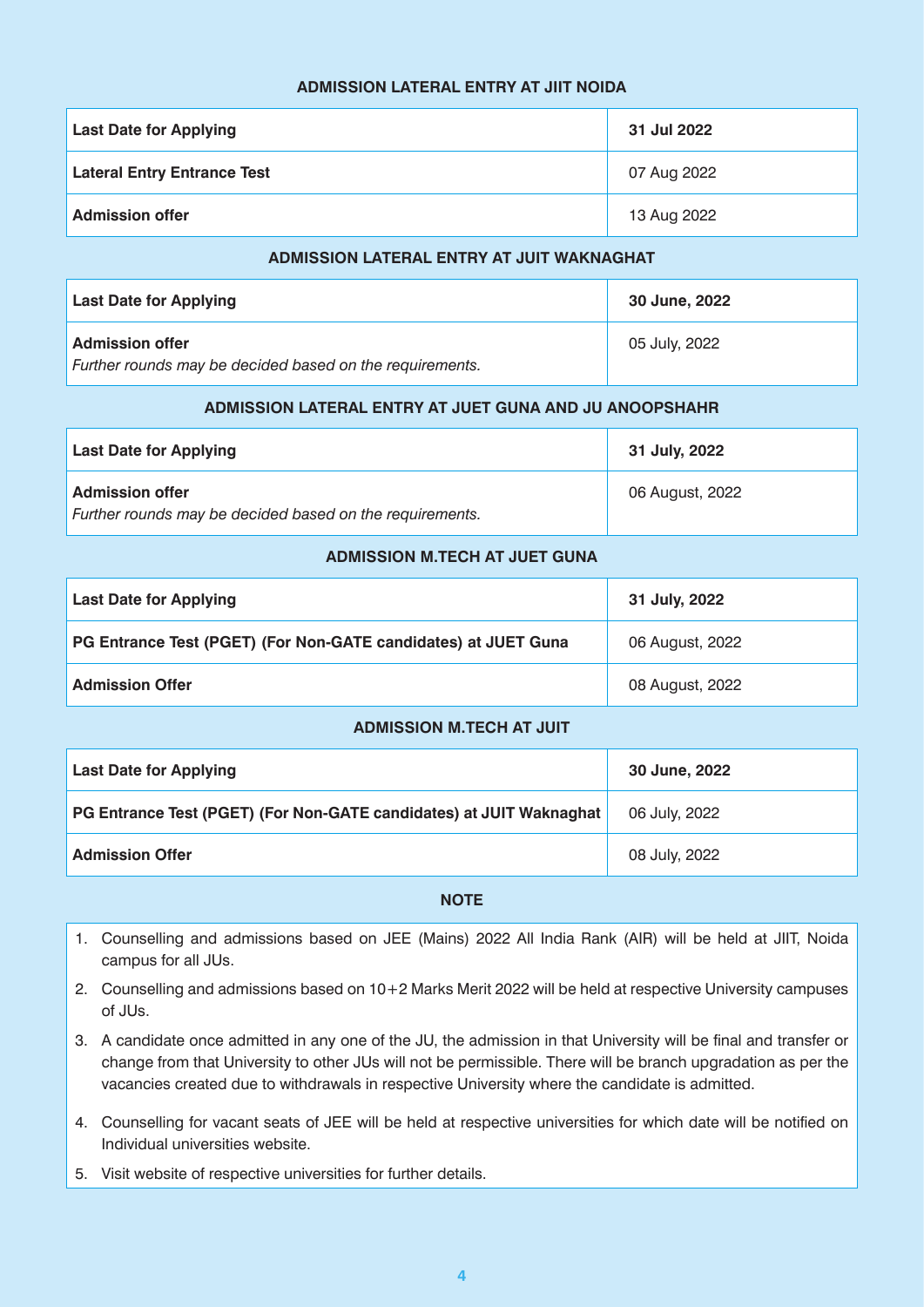# **2. ADMISSION INSTRUCTIONS (GENERAL)**

- 2.1 Application forms for all programs in all categories of admission are available online at www.getadmissions. com/jaypee and offline at the admission counter of all Jaypee Universities. Application forms can also be obtained by post by sending a demand draft to "Admission Cell, Jaypee Institute of Information Technology, A-10, Sector-62, Noida, U. P."
- 2.2 Candidates who procure the application form after payment of application fee are not required to make any further payment while submitting the application form.
- 2.3 If a candidate is applying under JEE (Main) 2022 category and also wants to apply under NRI Category/ 10+2 marks based admission, the candidate must apply separately by paying the required application fee.
- 2.4 Applications received after last date of submission will not be accepted and candidates shall have no claim on the merit list and subsequent admission to the program.
- 2.5 Hosting of the Application Forms on the websites of the Universities shall be done in a phased manner. Therefore the candidates are required to check the websites of the Universities for the latest updates, and also take necessary action as per the information hosted on the websites.
- 2.6 Display of Application Status: Candidates shall generally be able to see the receipt details of their applications and essential data on the website only after 7 working days of submission of the Application form.
- 2.7 Candidates are also advised to keep with them a copy of the postal receipt along with the photocopy of the filled-in Application Form. In any case, all issues regarding non receipt of Application form in the Admission Cell must be resolved before declaration of merit list. No appeals thereafter will be entertained

# **3. APPLICATION FEE**

3.1 The application fee applicable is as given in the table below:

| SI.            | <b>Program of Admission</b>                                                                                                                   | <b>Category of Admission</b>                                                   | <b>Application</b> | <b>Remarks</b>                                   |
|----------------|-----------------------------------------------------------------------------------------------------------------------------------------------|--------------------------------------------------------------------------------|--------------------|--------------------------------------------------|
| No.            |                                                                                                                                               |                                                                                | Fee(Rs.)           |                                                  |
| $\mathbf{1}$   | B. Tech and Integrated M. Tech in JIIT B<br>Tech in JUIT, B.Tech in JUET and B.Tech<br>in JUA                                                 | JEE (Main) 2022 AIR Based                                                      | 1200               | One application for all<br>the four Universities |
| $\overline{2}$ | B. Tech and Integrated M. Tech in JIIT B<br>Tech in JUIT, B.Tech in JUET and B.Tech<br>in JUA                                                 | $10+2$ marks based for<br>Non-Bio group                                        | 1200               | Separate application<br>for each University      |
| 3              | M.Tech<br><b>B.Tech</b><br>Integrated<br>and<br>Biotechnology at JIIT, Noida, B Tech in<br>Bioinformatics/Biotechnology at JUIT,<br>Waknaghat | $10+2$ marks based for<br><b>Bio Group</b>                                     | 1200               | Separate application<br>for each University      |
| 4              | B. Tech and Integrated M. Tech in JIIT,<br>Noida B Tech in JUIT and B.Tech in JUET                                                            | NRI Admissions 10+2 marks<br>based                                             | 1500               | Separate application<br>for each University      |
| 5              | BBA at JIIT, Noida                                                                                                                            | UGET (JIIT) or CUET (UG)                                                       | 500                |                                                  |
| 6              | <b>B.Sc at JIIT Noida</b>                                                                                                                     | UGET (JIIT) or CUET (UG)                                                       | 500                |                                                  |
| $\overline{7}$ | Lateral Entry to B. Tech 2nd Year - JIIT and<br><b>JUIT</b>                                                                                   | Entrance Test for JIIT and<br>marks merit for JUIT                             | 1200               | Separate application<br>for each University      |
| 8              | (Hons) at JUET, Guna,<br><b>JUIT</b><br>B.Sc<br>Waknaghat and B.Sc, B.Com, BA, BJMC<br>and BLib ISc at JU, Anoopshahr                         | $10+2$ marks basis and<br>CUET (UG) - 2022.                                    | 200                | Separate application<br>for each University      |
| 9              | M Sc at JIIT Noida, M Sc at JUIT Waknaghat<br>and M Sc at JUET Guna                                                                           | PGET for JIIT and Based on<br>the marks of UG programs<br><b>JUIT and JUET</b> | 500                | Separate application<br>for each University      |
| 10             | M. Tech at JIIT, M. Tech at JUIT and M. Tech<br>at JUET                                                                                       | <b>GATE Score/PGET(Post</b><br><b>Graduate Entrance Test)</b>                  | 1000               | Separate application<br>for each University      |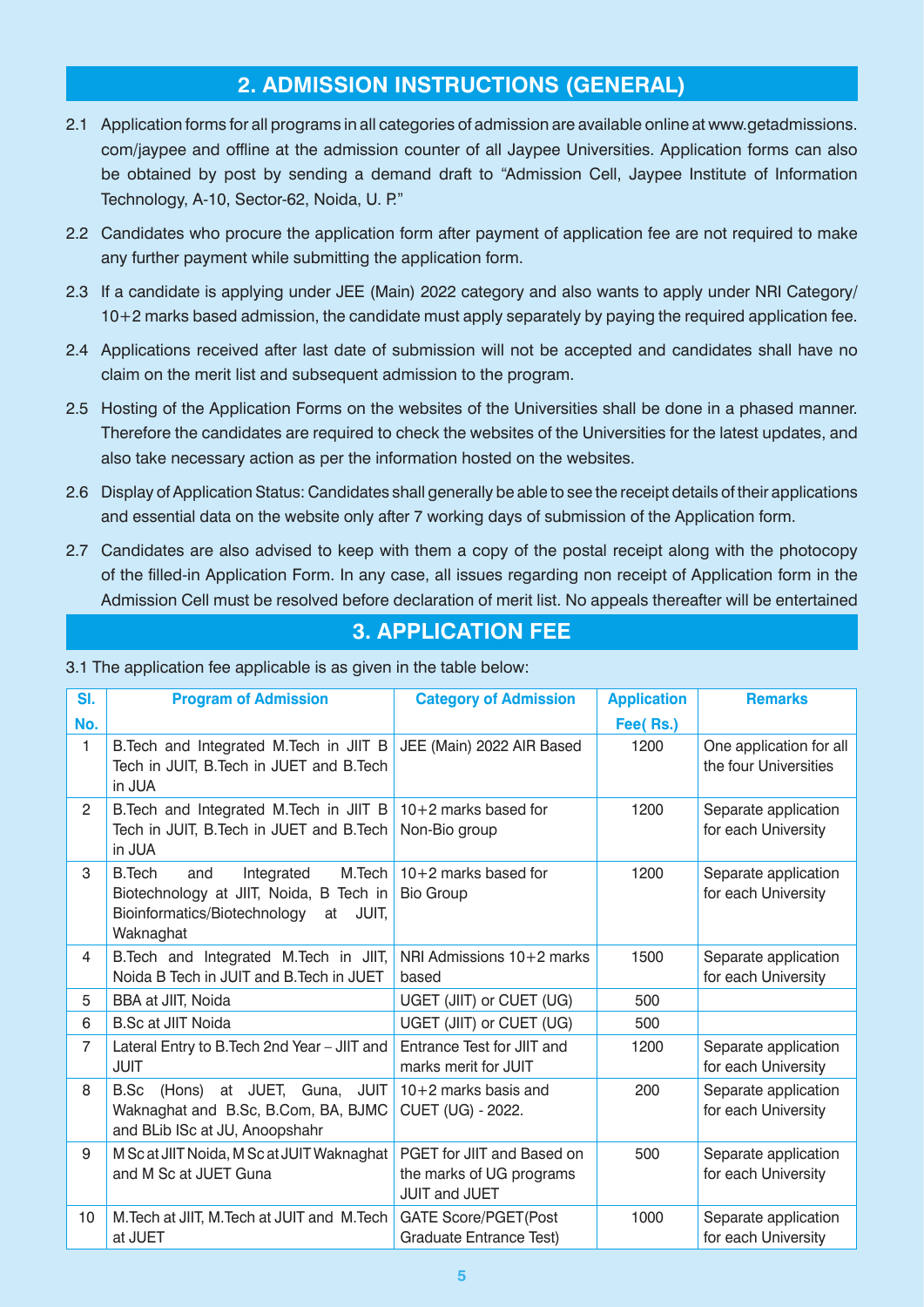#### **3.2 The Application fee can be paid in any of the following modes:**

- (i) Online at www.getadmissions.com/jaypee through internet banking/debit card/credit card
- (ii) Through Demand Draft in favour of "Jaypee Institutes Admission Account" payable at Noida/ Delhi.
- (iii) By debit or credit card/UPI at the admission counters of all Jaypee Universities.

### **4. GENERAL ELIGIBILITY CRITERIA FOR ADMISSION**

#### 4.1 **B Tech and Integrated M Tech Programs :**

- 4.1.1 Candidates' date of birth as recorded in the High School/Secondary Education Board Certificate should fall on or after October 01, 2001
- 4.1.2 Candidates with gap year (if any) between their 10+2 and admission to B.Tech, Integrated M.Tech, BBA and B.Sc will be required to submit an Gap Period affidavit available at University Website.
- 4.1.3 The candidate should have passed or appeared in 10+2 examination or its equivalent (as defined in JEE (Main) 2022 examination) with Physics and Mathematics as compulsory subjects along with one subject out of Chemistry, Computer Science, Electronics, Information Technology, Biology, Informatics Practices, Biotechnology, Technical Vocational Subject, Agriculture, Engineering Graphics, Business Studies, Entrepreneurship and English.

 For 10+2 marks based admissions, candidates should have minimum of 60% marks (55% for SC/ ST) in aggregate in 10+2 or its equivalent examination.

4.1.4 10+2 marks based Non-JEE Candidates for admission in Biotechnology/Bioinformatics

 The candidate should have minimum of 60% marks (55% for SC/ST) in aggregate in 10+2 or its equivalent examination with Physics and Chemistry as compulsory subjects and any one subject out of Biology, Biotechnology, Mathematics,Computer Science, Information Technology and English.

- 4.2 **BBA Program –** Candidate should have passed 10+2 or equivalent examination from a recognized educational board with minimum 50% (45% for SC/ST) marks in aggregate or equivalent grade.
- 4.3 **B.Sc Program –** Candidate should have passed 10+2 or its equivalent examination from a single recognized board in Science Stream with Mathematics as a compulsory subject with minimum 50% marks (45% for SC/ST candidates) in aggregate or equivalent grade.
- 4.4 **M.Sc Program in Physics, Mathematics, Statistics and Chemistry –** Candidate should have passed B.Sc. (Hons)/B.Sc. under 10+2+3 pattern securing the minimum of 50% marks (45% for SC/ST) or equivalent grade point on a 10 point scale in the aggregate in Science subjects (considering all the three years of B.Sc. course). Subject in which admission is sought must be the Hons. subject at B.Sc. (Hons.) Level/ a subject studied in all three years at graduate level.
- 4.5 **M Sc Program in Biotechnology, Microbiology, Environmental Biotechnology** Candidate should have passed B.Sc (Hons)/ B.Sc or an equivalent Undergraduate Degree in any branch of Life Sciences/ Medical Sciences/ any branch of Biology under 10+2+3 pattern securing the minimum of 50% marks (45% for SC/ST) or equivalent grade point on a 10 point scale in the aggregate in Science subjects (considering all the three years of B.Sc. course).
- 4.6 **M Sc Program in Economics –** Candidate should have passed three-year Bachelor's degree in Economics/ Mathematics/ Statistics or a B Stat degree, or a BE/B Tech degree with knowledge of Economics and Mathematics at the undergraduate level securing the minimum of 50% marks (45% for SC/ST) or equivalent grade point on a 10 point scale.
- 4.7 All candidates who are offered provisional admission will be required to produce proof of having passed the qualifying examination and fulfill the given eligibility criteria of the relevant program to the University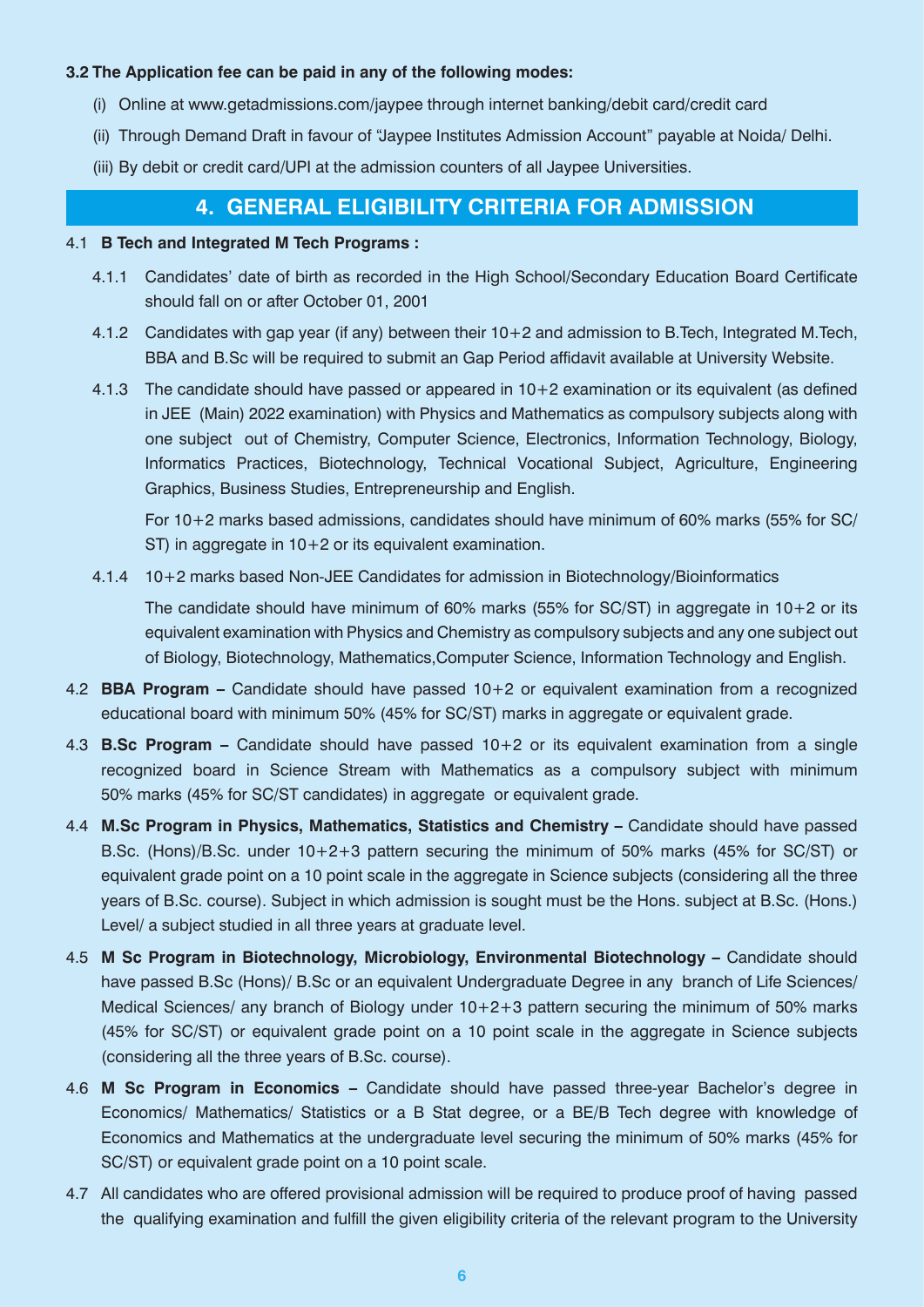authorities latest by September 30, 2022 failing which, such provisional admission will stand automatically cancelled. No representation for extension of dates, for whatsoever reasons, shall be entertained.

- 4.8 All admissions will be subject to verification of facts from the original certificates/documents of the candidates. If an applicant is found ineligible at a later stage after admission to the University, his/her admission will stand automatically cancelled. The decision of the Admissions Committee of the University regarding the eligibility for admission to the program shall be final and binding on the candidate.
- 4.9 Ensuring eligibility for the admission to the program, under the defined category of admission, is the sole responsibility of the candidate.
- 4.10 **Candidates appearing in qualifying examinations prescribed above in the year 2022 can also apply for admission. However, if admission is based on marks merit, the result must be submitted before the preparation of merit as per admission calendar 2022.**

# **5. GENERAL INSTRUCTIONS FOR FILLING UP APPLICATION FORM**

- 5.1 Application form for admission can be submitted ONLINE or OFFLINE.
- 5.2 For Online Application use Net banking / Credit Card / Debit Card:
	- 5.2.1 Log on to www.jiit.ac.in or www.juit.ac.in or www.juet.ac.in or www.jaypeeu.ac.in and click on Apply online link of the related program or directly log on to www.getadmissions.com/jaypee (authorized agency for online application).
	- 5.2.2 Thereafter, follow the on-screen prompts to fill up the application form and make the payment through Credit card/Debit card/Net banking.
	- 5.2.3 Once the payment has been successfully made, the candidate shall be allotted an Application ID, which must be preserved for future reference. The candidate shall also get an e-mail of confirmation.
	- 5.2.4 During the online application, candidates are required to upload the passport size photograph of self and signatures of self and the parent.
	- 5.2.5 You must keep a copy of the application form for your future records.
	- 5.2.6 Process to be followed if payment of application fee is to be made through Demand Draft:
		- a) Submit the application form on-line
		- b) Take a print out of application form and attach the Demand Draft with it made in favour of "Jaypee Institutes Admission Account" payable at Noida/Delhi.
		- c) Send the same by post to Admission Cell, JIIT, A-10, Sector-62, Noida-201 309 for JEE based application.
- 5.3 For Offline Application forms procured from Admission Counter of the University,
	- 5.3.1 Fill-in the Application Form neatly without any cut/over writing with black/blue pen.
	- 5.3.2 Fill-in all fields, attach the photograph and sign the application form.
	- 5.3.3 For JEE (Main) 2022 based admission, JEE application number and JEE Roll number should be filled at appropriate places in the form.
	- 5.3.4 All other filled-in application form to be sent to the respective Universities on the address given below so as to reach before last date of application.
	- 5.3.5 Retain a photocopy of the filled-in application form for your reference.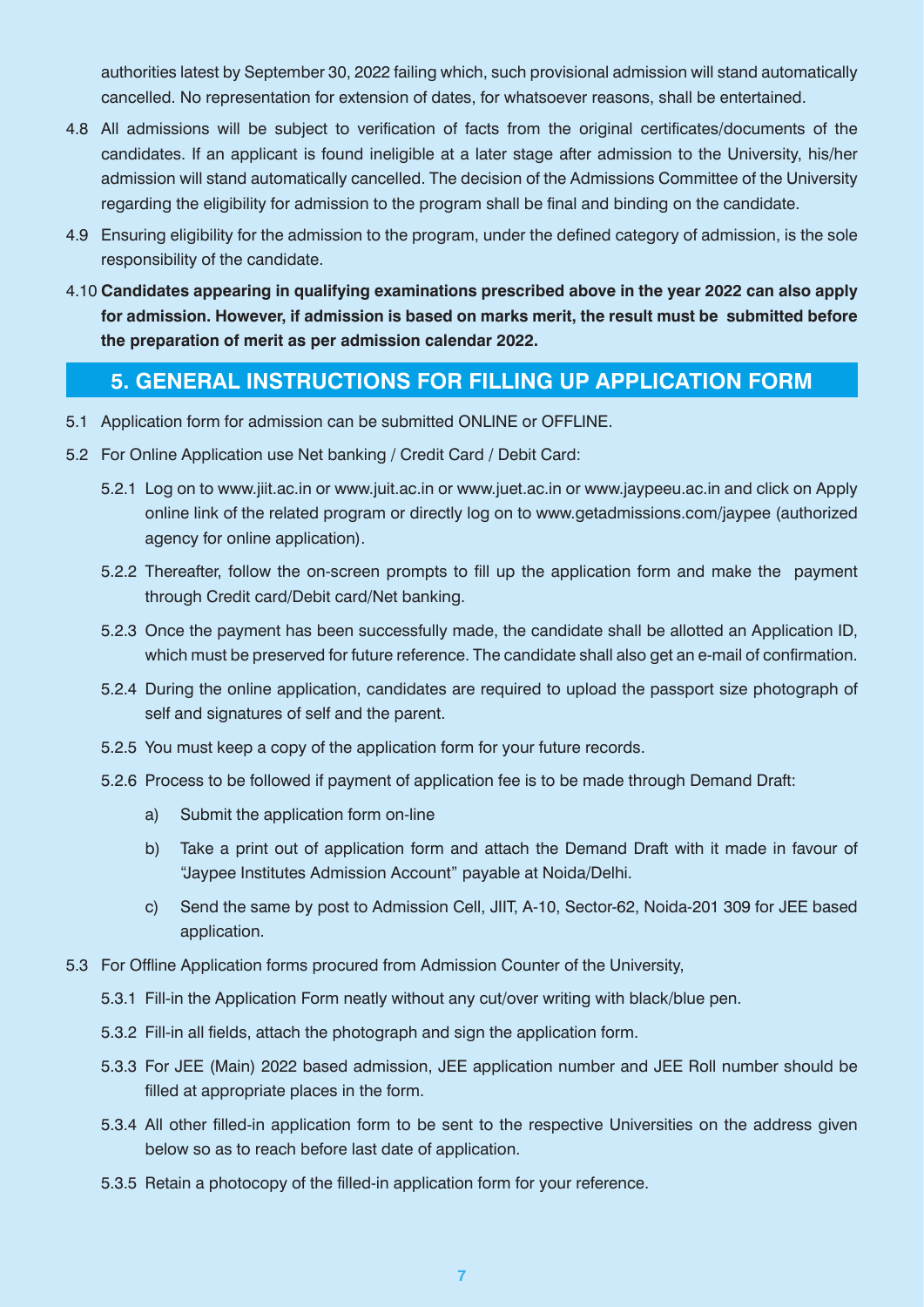### 5.4 **ADDRESS FOR SENDING OFFLINE APPLICATION FORM (Other than JEE based Admission)**

| <b>The Registrar</b>                                 | <b>The Registrar</b>                                  | <b>The Registrar</b>                                        | <b>The Registrar</b>                    |
|------------------------------------------------------|-------------------------------------------------------|-------------------------------------------------------------|-----------------------------------------|
| Jaypee Institute of Information<br><b>Technology</b> | Jaypee University of<br><b>Information Technology</b> | Jaypee University of<br><b>Engineering &amp; Technology</b> | <b>Jaypee University,</b><br>Anoopshahr |
| A-10, Sector-62, Noida,                              | Waknaghat, Distt.                                     | A B Road, Raghogarh,                                        | Aligarh Road                            |
| Distt. G.B. Nagar-201309, (U.P.)                     | Solan-173234 (H.P.)                                   | Distt. Guna-473226, (M.P)                                   | Anoopshahr-203390                       |
| Ph. 0120-2694179/303/400                             | Ph. 01792-239203                                      | Ph. 07544-267051, 267310-314                                | Distt. Bulandshahr (U.P)                |
| Mob. 7428630400/500/600/800                          | Mob. 7807846047/048/049/<br>050                       | Toll Free No: 180030701556                                  |                                         |

# **6. RESERVATION OF SEATS IN B. TECH PROGRAM**

- 6.1 Reservation for SC/ST candidates will be as per the provisions of GOI. The cut-off rank for JEE (Main) 2022 based admission will be 10% below the JEE (Main) All India cut-off rank as determined for the candidates in General category.
- 6.2 For admissions in Biotechnology and Bioinformatics programs, 50% seats shall be filled on the basis of JEE (Main) 2022 All India Rank and 50% seats shall be filled on the basis of 10+2 marks with Biology/ Biotechnology as core subject in 10+2 examination.
- 6.3 For JUET, Guna, 50% seats shall be allotted through JEE (Main) 2022 All India Rank. Remaining 50% seats shall be filled through counselling on the basis of merit drawn based on marks of 10+2 examination.
- 6.4 For JUIT, Waknaghat, 60% seats shall be allotted through JEE (Main) 2022 All India Rank. Remaining 40% seats shall be filled through Counselling based on merit, drawn on the basis of marks of 10+2 examination.
- 6.5 For JIIT, Noida, 75% seats shall be allotted through JEE (Main) 2022 All India Rank and remaining 25% seats shall be filled through Counselling based on merit, drawn on the basis of marks of 10+2 examination.
- 6.6 2 seats per course at JIIT, Noida are reserved for J&K students under Prime Minister's Special Scholarship Scheme (PMSSS).
- 6.7 10% seats at JUIT, Waknaghat, JUET, Guna and Jaypee University, Anoopshahr are reserved for wards of serving and retired Armed Forces and Paramilitary Forces Personnel. 30% concession in Tuition Fee for wards of serving and retired Armed Forces and Paramilitary Forces Personnel will be provided to candidate admitted under such category only. Additional 5% concession (i.e. 35%) in Tuition Fee will be provided for wards of War Widows and personnel killed in action.
- 6.8 10% seats at JUIT, Waknaghat are reserved for Himachal Pradesh (HP) category candidates only subject to the condition that candidate has qualified the 10+2 examination from any of the schools/institutions located in the state of Himachal Pradesh.
- 6.9 Consession for the wards of Kashmiri Migrants and Kashmiri Pandits/Kashmiri Hindu Families (Non-Migrants) living in Kashmir valley for admission at JIIT Noida and JUIT Waknaghat as per MHRD letter No. 3-4/2017-NER dated October 15, 2019
- 6.10 All vacant seats are inter-transferable in either category i.e. JEE (Main) to 10+2 marks based and viceversa in all Institution/Universities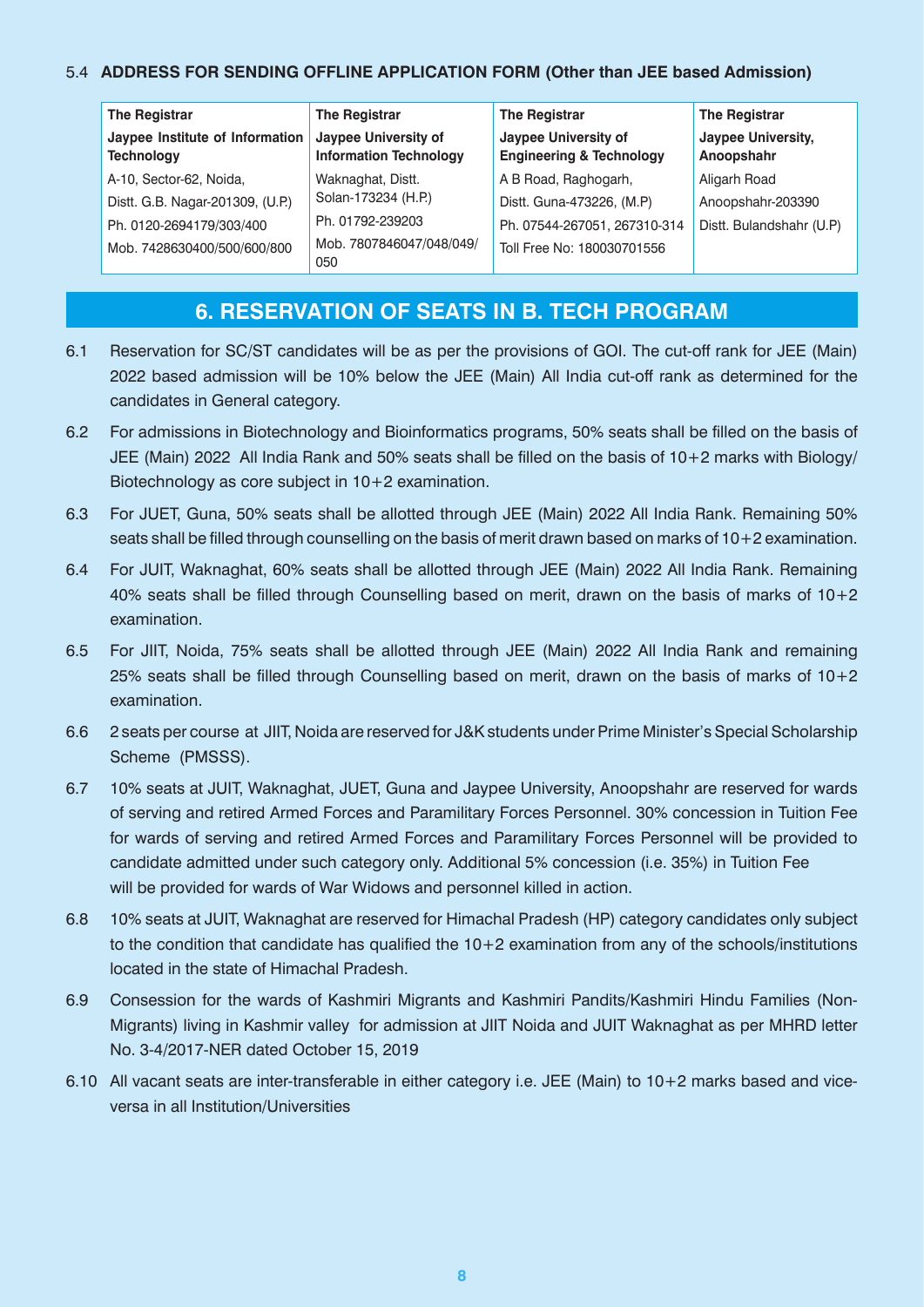# **7. ADMISSION PROCEDURE – JEE (MAIN) 2022 RANK BASED B TECH AND INTEGRATED M TECH ADMISSION**

- 7.1 The merit list amongst the Applications received for admission to Jaypee Universities shall be drawn only on the basis of All India Rank of JEE (Main) 2022 examination.
- 7.2 JEE Score/ Ranking in any other category or state category, including general etc., shall not be taken into account for drawing merit.
- 7.3 **CHOICE(S) OF INSTITUTES/ BRANCHES -** The counseling will be carried out in the JIIT, Noida Campus. The candidates will give their priority of choices for the Institute-Program-Branch at the time of counselling.
- 7.4 **COUNSELLING INTIMATION -** Intimation for counselling shall be sent/made available in the following ways :
	- 7.4.1 Counselling dates shall be displayed on the websites of the Universities.
	- 7.4.2 E-mail shall be sent to all shortlisted candidates. Thus all candidates must ensure the correctness of their e-mail IDs while filling the Application Form and check all folders (including spam) of their e-mail for communication on counselling.
	- 7.4.3 The merit wise counselling slots will be communicated to the candidates, whose Applications are found valid in all respect. Candidates are advised to keep checking the University websites regularly and keep themselves updated with the announcements made in this regard.
	- 7.4.4 Ignorance/lapses, if any, in participating in the allotted counselling slot shall not be accepted as an excuse to participate in counselling at a later date.

#### 7.5 **COUNSELLING**

- 7.5.1 Counselling will be conducted in **OFF LINE mode** at JIIT Noida for admission to all the four Universities, i.e JIIT-Noida, JUIT-Waknaghat, JUET-Guna and JU-Anoopshahr.
- 7.5.2 However, incase of safety advisories, if any, issued by Governement due to Covid 19 Pandemic, ON LINE mode of Counselling will be resort ed to and communicated to the candidates by email.

#### 7.5.3 **Process of Off line Counselling**

- a) Counselling of JIIT-Noida, JUIT-Waknaghat,JUET-Guna and Jaypee University, Anoopshahr shall be held at JIIT-Noida from 31 August – 02 September 2022.
- b) Candidates as per merit list, who are called for counselling, shall be allowed to exercise choice of only one University at the time of Counselling which means that no inter- University transfers shall be allowed after allocation of seat.
- c) Candidates shall be allowed to exercise choice of all programs/branches within the university chosen. Thus the candidate shall have the option of upgradation in the progams/branches as per the merit and priority of choices exercised by them but within the same University.
- d) Seats in the study of programs shall be allocated on the basis of preferences indicated at the time of counselling, strictly in order of merit drawn based on Overall All India Rank of JEE (Main) 2022.
- e) A candidate can confirm the seat available or choose to be in waitlist, at the time , when the rank of the candidate is called as per merit, by depositing Rs. 50000/- as partial tuition fee.
- f) Fee can be deposited through Debit Card/credit Card / UPI / Demand Draft favouring "Jaypee Institutes Admission Account" payable at Noida/Delhi. Cheque and Cash is NOT acceptable.
- g) After getting a seat and deposition of partial tuition fee, student will be offered with Provisional Admission Letter.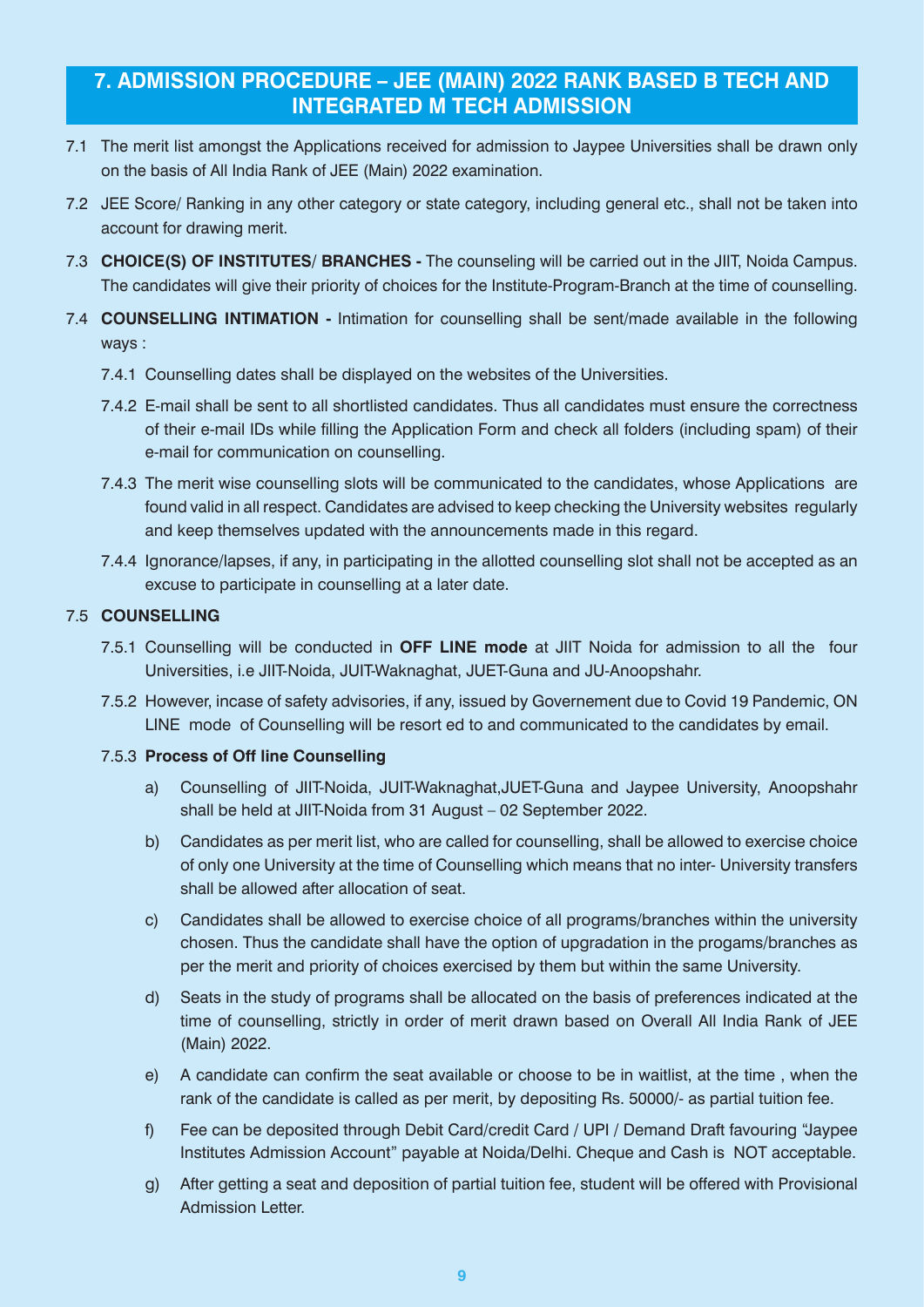### **Note: Inter University up-gradation is not permissible. Candidates are advised to judiciously fill their choice form at the time of counseling.**

The candidates shall have the option of freezing confirmed seats allotted to them any time before up- gradation is carried out, if they do not want further up-gradation.

# **8. ADMISSION PROCEDURE – 10+2 MARKS BASED B TECH AND INTEGRATED M TECH ADMISSION UNDER NRI CATEGORY**

- 8.1 The merit shall be drawn, amongst the applications received under NRI /NRI sponsored category, based on the marks obtained in three subjects in 10+2 as given in Section 4.1.3 under General Eligibility Criteria.
- 8.2 Candidates will be allotted seats strictly in order of merit. Selected candidates will be offered provisional admission, subject to production of certificates of eligibility/ qualification and depositing of applicable Academic fee. The selected candidates will be informed about the allotted seats along with other relevant information through e-mail by the respective Universities. The candidate must therefore give their correct primary email ID for communication.
- 8.3 Candidates who take admission under this category cannot opt for change to General/ Non-NRI category in subsequent years of the entire program duration.
- 8.4 Separate Application Forms should be filled for JIIT- Noida, JUIT- Waknaghat and JUET- Guna.
- 8.5 Those who have already passed 10+2 examination should fill 10+2 marks in the application form and attach a photocopy of the marks sheet.
- 8.6 Candidates appearing in 10+2 examination of year 2022 should submit their results by the last date of application. Candidates who fail to submit their 10+2 mark sheet by the due date will not be considered for admission.
- 8.7 All candidates should compulsorily attach Sponsorship Letter from NRI or NRI certificate, as the case may be, along with the application form.
- 8.8 In case of offline application form, the completed Application Form must be deposited or sent to the respective Universities on the addresses given in para 5.4 above. On the top of the envelope, please mention 'Application under NRI/ NRI Sponsored Category"
- 8.9 Each University shall prepare merit list separately and intimate to the candidates by e-mail.

# **9. ADMISSION PROCEDURE - 10+2 MARKS BASED B TECH IN BIOINFORMATICS AND B TECH AND INTEGRATED M TECH ADMISSION IN BIOTECHNOLOGY**

- 9.1 B Tech and Integrated M Tech in Biotechnology program is offered at JIIT, Noida
- 9.2 B Tech in Biotechnology / Bioinformatics program is offered at JUIT, Waknaghat.
- 9.3 Candidates need to fill separate application forms for JIIT Noida and JUIT Waknaghat.
- 9.4 Those who have already passed 10+2 examination should enter the marks obtained in application form and attach a photocopy of the marks sheet.
- 9.5 Candidates appearing in 10+2 examination of year 2022 should submit their results by the last date of application. Candidates who fail to submit their 10+2 mark sheet by the due date will not be considered for admission.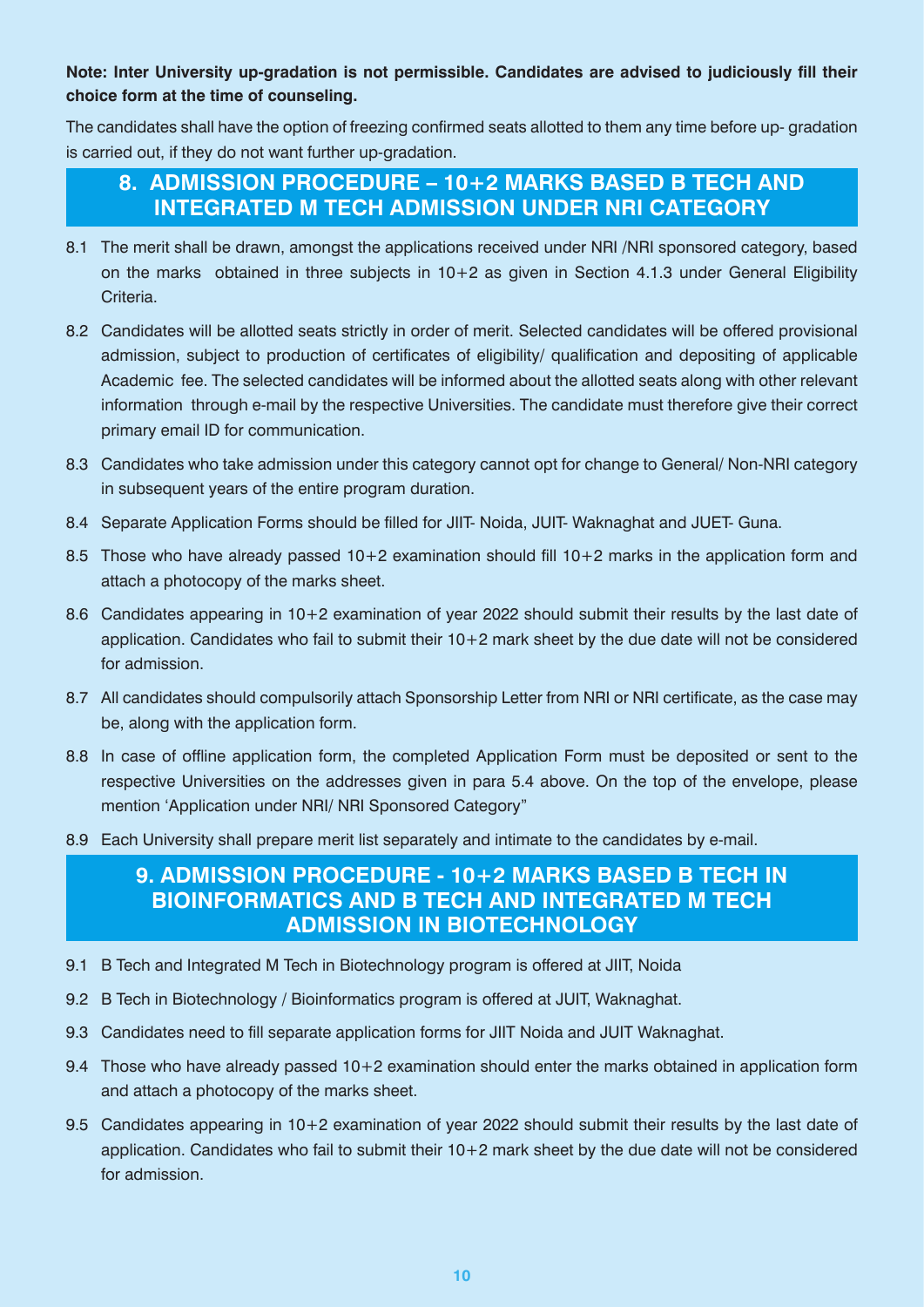#### 9.6 **ALLOCATION OF SEATS**

- 9.6.1 Candidates will be allotted seats strictly in order of merit. Selected candidates will be offered provisional admission, subject to production of certificates of eligibility/ qualification and depositing of applicable Academic fee.
- 9.6.2 The selected candidates will be informed about the allotted seats along with other relevant information through e-mail by the respective Universities. The candidate must therefore give their correct primary email ID for communication and check all folders of mail (including spam).

# **10. ADMISSION PROCEDURE - 10+2 MARKS BASED B TECH ADMISSION AT JIIT, NOIDA, JUIT, WAKNAGHAT AND JUET, GUNA**

10.1 A separate application form must be filled by the students for each University seeking admission on the basis of 10+2 marks.

#### 10.2 **Counselling Process :**

- 10.2.1 The merit shall be drawn, amongst the applications received under 10+2 marks based admission, based on the marks obtained in three subjects in 10+2 as given in Section 4.1.3 under General eligibility Criteria.
- 10.2.2 For Admission to JIIT- Noida, Candidates will be asked to participate in the counselling process by registering themselves for admission based on 10+2 marks. The Counselling process will be similar to Para 7.5 above for JIIT Noida only. The candidate will have to provide the 10+2 marks and update the 10+2 marks sheet through the link provided through email after declaration of 10+2 result. The counselling shall be held from 17-19 August 2022 at JIIT, Noida
- 10.2.3 JUIT-Waknaghat, JUET- Guna and JU-Anoopshahr will hold separate counselling for candidates seeking admission based on merit of 10+2 marks at their respective Universities on the scheduled dates mentioned above at Admission Calendar 2022. Any change in the Admission Calendar 2022 will be notified for the information of the candidates well in time, by the respective Universities.

#### 10.3 **Allocation of Seats**

Seats in the programs of study shall be allotted on the basis of preferences opted by the candidate, strictly in order of merit drawn based on marks scored in 10+2 in the 3 subjects as given in para 4.1.3.

# **11. ADMISSION PROCEDURE – LATERAL ENTRY ADMISSION TO 2ND YEAR B.TECH PROGRAM**

11.1 Application forms for all the three Universities must be filled by the students separately seeking direct admission to B.Tech 2nd Year Program.

### 11.2 **Eligibility :**

- 11.2.1 Passed Diploma examination with at least 60% marks (55% for SC/ST) in the same branch in which admission in B.Tech 2nd year is sought.
- 11.2.2 Passed B.Tech 1st Year with at least 60% marks (55% for SC/ST) or equivalent CGPA in the same branch in which admission in B.Tech 2nd year is sought.
- 11.2.3 Passed B.Sc Degree from a recognized University as defined by UGC, with atleast 60% marks(55% for SC/ST) and passed 10+2 with mathematics as a subject.
- 11.2.4 Passed D.Voc stream in the same or allied sector.

### 11.3 **Admission Process at JIIT, Noida and JUIT Waknaghat**

11.3.1 JIIT Noida shall conduct an entrance test for the eligible candidates. JUIT Waknaghat, JUET Guna and JU Anoopshahar shall offer seat to the program in inter-se merit in the related category of admission amongst the other candidates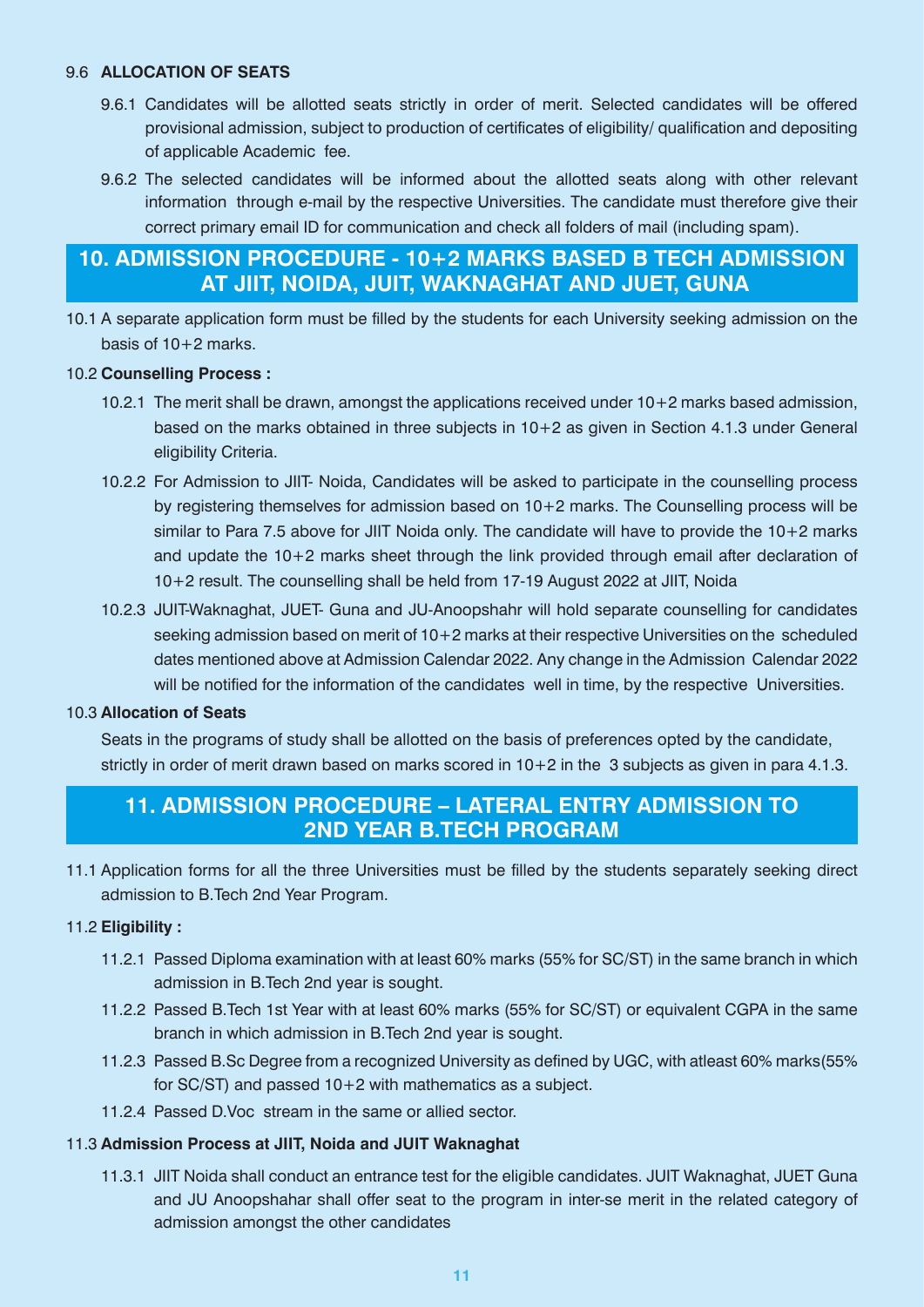- 11.3.2 Candidates will be offered admission to JIIT, Noida through the Merit list prepared based on qualifying in the entrance test, CGPA/Marks obtained in B.Tech 1st Year/Diploma /B.Sc /D.Voc and 10 & 10+2 Marks as given in the admission procedure available on the website.
- 11.3.3 Candidates are advised to refer to the guidelines for lateral entry admission available on the websites of JUs.

#### 11.4 **Admission Process at JUET and JU-A :**

11.4.1 Based on the application received and meeting the eligibility criteria merit shall be prepared based on CGPA/Marks obtained in B.Tech 1st Year / Diploma / B.Sc .

# **12. ADMISSION PROCEDURE – BBA AND B.SC PROGRAM**

- 12.1 Separate application forms should be filled for JIIT, JUIT and JUET
- 12.2 The candidate should have minimum 50% marks (45% for SC/ST) in the 10+2 or equivalent examination to be eligible for admission and should be graded "Pass" by the board.
- 12.3 An Entrance Test, UGET )JIIT) (MCQ based) will be held for shortlisted candidates for admission to the BBA and B.Sc program at JIIT, Noida.
- 12.4 Merit List of qualified candidate will be prepared and selected candidates will be offered admission.

# **13. ADMISSION PROCEDURE – M SC PROGRAM**

- 13.1 Separate Application Forms should be filled for JIIT, Noida, JUIT, Waknaghat and JUET, Guna.
- 13.2 Candidates who have passed the qualifying examination should provide marks of the qualifying examination along with the application form and attach a photocopy of the marks sheet.
- 13.3 Candidates appearing in qualifying examination 2022 for admission can also apply. However, they will be required to submit results of qualifying examination before the due date which will be notified by e-mail.
- 13.4 The Application Form completed in all respect should be sent to the respective Universities on the addresses given in the brochure.

#### 13.5 **Selection Process**

- 13.5.1 JIIT Noida Only A Post Graduate Entrance Examination (PGET) will be held for eligible candidates. Qualifying candidates will be offered admission in the respective program.
- 13.5.2 JUIT Wakhanaghat and JUET-Guna. A merit will be drawn, on the basis of marks of qualifying examination results. Selected candidates will be offered provisional admission subject to production of eligibility certificates and deposition of Academic fee.

# **14. ADMISSION PROCEDURE – M TECH PROGRAM**

- 14.1 Separate Application Forms should be filled for JIIT, Noida, JUIT, Waknaghat and JUET , Guna.
- 14.2 Candidates who have passed the qualifying examination should provide marks of the qualifying examination along with the application form and attach a photocopy of the marks sheet.
- 14.3 Candidates appearing in qualifying examination 2022 for admission can also apply. However, they will be required to submit results of qualifying examination before the due date which will be notified by e-mail.
- 14.4 The Application Form completed in all respect should be sent to the respective Universities on the addresses given in the brochure.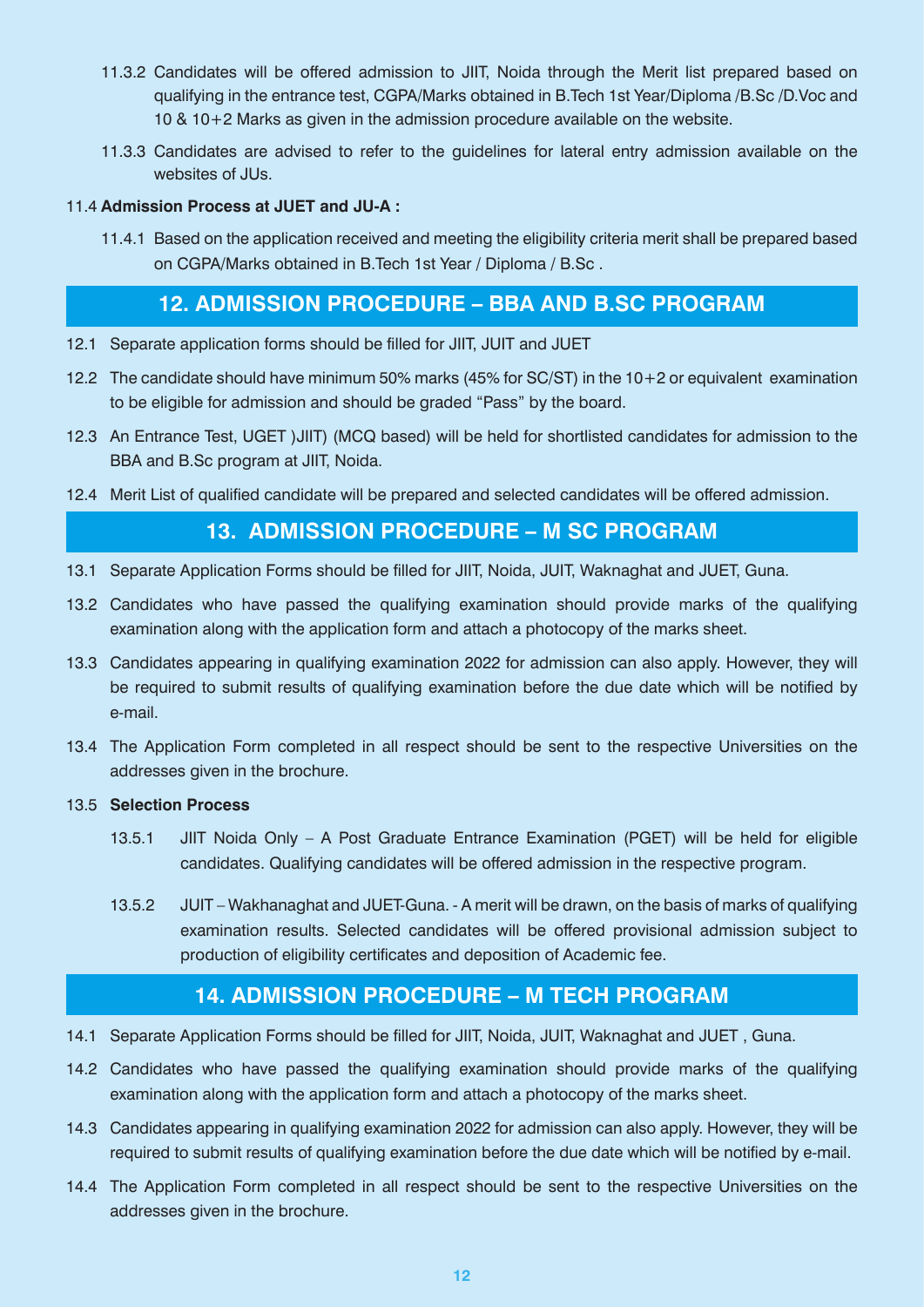#### 14.5 **Selection Process**

- 14.5.1 **JIIT Noida Only –** A Post Graduate Entrance Examination (PGET) will be held for eligible candidates. Qualifying candidates will be offered admission in the respective program.
- 4.5.2 **JUIT Wakhanaghat** A Post Graduate Entrance Text (PGET) will be conducted by JUIT, Waknaghat. Qualifying candidates will be offered admission. Admission will be offered GATE qualifying candidates.
- 14.5.3 **JUET-Guna.**  A merit will be drawn, on the basis of marks of qualifying examination results. Selected candidates will be offered provisional admission subject to production of eligibility certificates and deposition of Academic fee.

# **15. ADMISSION PROCEDURE – M B A PROGRAM**

15.1 **Eligibility :** Bachelor's Degree or its equivalent with 50% aggregate marks or equivalent CGPA. Candidates graduating by 31st July 2022 can also apply but must prove their eligibility latest by 30th September 2022.

#### 15.2 **Selection Process :**

- 15.2.1 Application will be shortlisted based on valid CAT/MAT/CMAT/XAT/GMAT/ATMA score.
- 15.2.2 Shortlisted candidates will be called for test, Group Discussion and Personal Interview.
- 15.2.3 The final selection will be based on the merit prepared considering the test score, performance in Group Discussion and Personal Interview

# **16. ACADEMIC FEE STRUCTURE**

Academic Fee and hostel charges per annum for students admitted in 2022-23 will be as follows: **JIIT NOIDA**

### **B TECH & INTEGRATED M TECH (NON-NRI CATEGORY)**

| <b>Academic Fee Head</b>  | <b>1st Year</b><br>(Rs.) | 2nd Year<br>(Rs.) | <b>3rd Year</b><br>(Rs.) | 4th year<br>(Rs.) | <b>5th Year (For Integrated)</b><br>Program) Rs. |
|---------------------------|--------------------------|-------------------|--------------------------|-------------------|--------------------------------------------------|
| <b>Tuition Fee</b>        | 203500                   | 213700            | 224500                   | 235700            | 247500                                           |
| Development Fee           | 66000                    | 69300             | 72700                    | 76300             | 80000                                            |
| <b>Total Academic Fee</b> | 269500                   | 283000            | 297200                   | 312000            | 327500                                           |

### **B TECH & INTEGRATED M TECH (NRI CATEGORY)**

| <b>Academic Fee Head</b>  | <b>1st Year</b><br>(USD) | 2nd Year<br>(USD) | <b>3rd Year</b><br>(USD) | 4th year<br>(USD) | 5th Year (For Integrated<br><b>Program) USD</b> |
|---------------------------|--------------------------|-------------------|--------------------------|-------------------|-------------------------------------------------|
| <b>Tuition Fee</b>        | 6600                     | 6900              | 7300                     | 7700              | 8000                                            |
| Development Fee           | 3000                     | 3200              | 3400                     | 3600              | 3700                                            |
| <b>Total Academic Fee</b> | 9600                     | 10100             | 10700                    | 11300             | 11700                                           |

### **M.TECH**

| <b>Academic Fee</b> | <b>1st Year</b> | 2nd Year | <b>Academic Fee</b> | <b>1st Year</b> | <b>2nd Year</b> |
|---------------------|-----------------|----------|---------------------|-----------------|-----------------|
| <b>Head</b>         | (Rs.)           | (Rs.)    | <b>Head</b>         | (Rs.)           | (Rs.)           |
| <b>Tuition Fee</b>  | 132000          | 138600   | <b>Tuition Fee</b>  | 66000           | 69500           |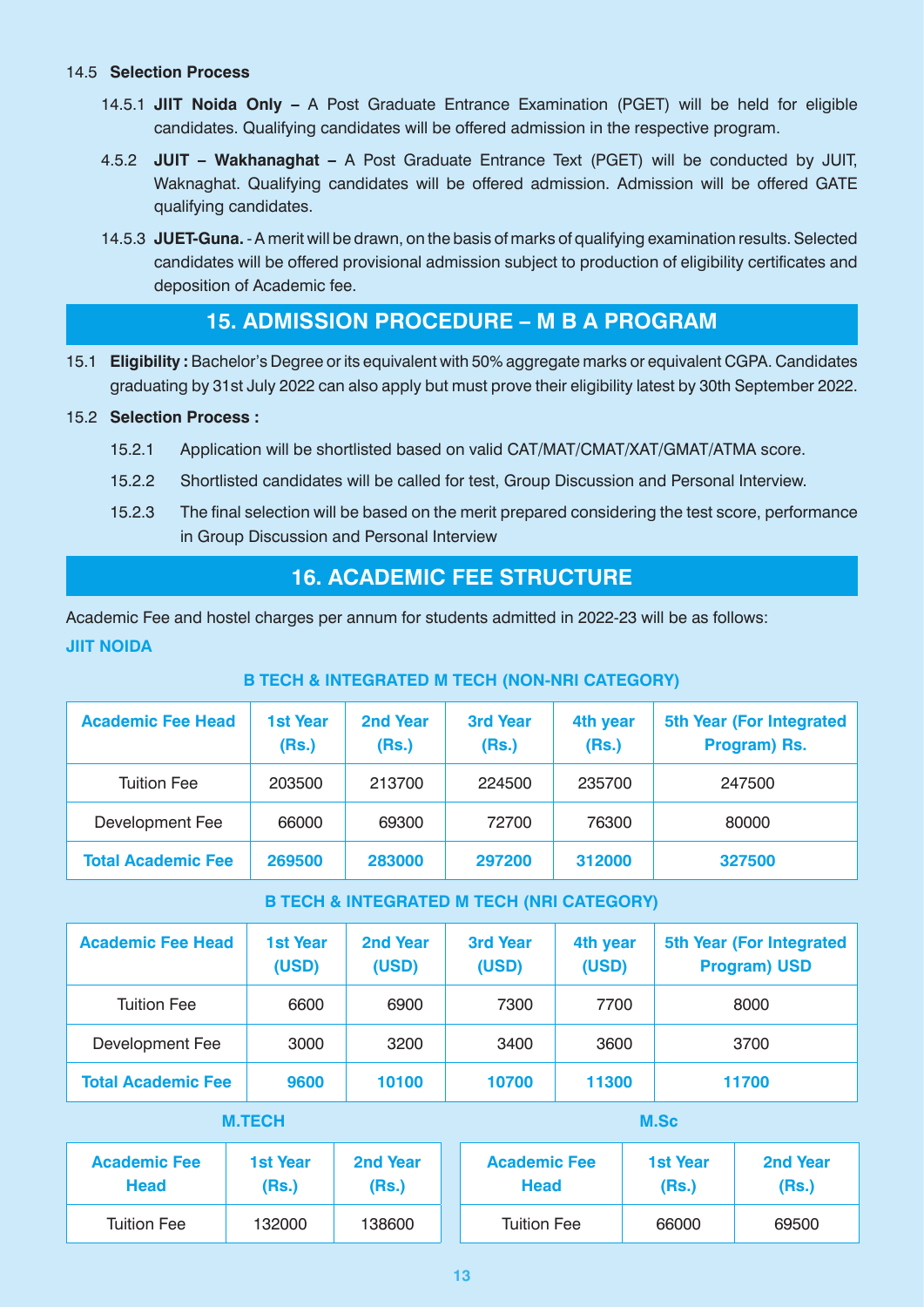| M.B.A                              |                          |                          |  | <b>B.B.A</b>                      |                          |                          |                          |  |  |
|------------------------------------|--------------------------|--------------------------|--|-----------------------------------|--------------------------|--------------------------|--------------------------|--|--|
| <b>Academic Fee</b><br><b>Head</b> | <b>1st Year</b><br>(Rs.) | <b>2nd Year</b><br>(Rs.) |  | <b>Academic Fee</b><br>(Per Year) | <b>1st Year</b><br>(Rs.) | <b>2nd Year</b><br>(Rs.) | <b>3rd Year</b><br>(Rs.) |  |  |
| Tuition Fee(Rs)                    | 369600                   | 388000                   |  | <b>Tuition Fee</b>                | 138600                   | 145500                   | 152800                   |  |  |
| Development Fee                    | 88000                    | 92400                    |  | Development Fee                   | 33000                    | 34600                    | 36500                    |  |  |
| <b>Total Academic Fee)</b>         | 457600                   | 480400                   |  | <b>Total Academic Fee</b>         | 171600                   | 180100                   | 189300                   |  |  |
|                                    |                          |                          |  |                                   |                          |                          |                          |  |  |

#### **B.Sc**

| <b>Academic Fee (Per Year)</b> | 1st Year (Rs.) | 2nd Year (Rs.) | 3rd Year (Rs.) | 4th Year (Rs.) |
|--------------------------------|----------------|----------------|----------------|----------------|
| <b>Tuition Fee</b>             | 100000         | 105000         | 110000         | 115000         |
| Development Fee                | 25000          | 26250          | 27500          | 28800          |
| <b>Total Academic Fee</b>      | 125000         | 131250         | 137500         | 143800         |

- (i) **Hostel Charges.** Hostel allocation on double sharing in a room. Hostel Charges (if allotted) including Food and Laundry shall be Rs. 100000/- per semester for Non-NRI Category and USD 1500 per semester for NRI Category. The charges are applicable for the AY 2022-23. The charges are subject to revision due to hike in the cost of commodities and other associate facilities as and when deemed fit by the Management.
- (ii) A caution Money of Rs. 10000/- is additionally chargeable at the time of admission in all the programs. The caution money is a onetime charge which is refundable after completion of program.

#### **JUIT, WAKNAGHAT**

| <b>Academic Fee Head</b>     | 1st Year (Rs.)           | 2nd Year (Rs.)    |  | 3rd Year (Rs.)                     |  | 4th year (Rs.)           |                   |  |
|------------------------------|--------------------------|-------------------|--|------------------------------------|--|--------------------------|-------------------|--|
| <b>Tuition Fee</b>           | 241500                   | 253500            |  | 266000                             |  | 279500                   |                   |  |
| <b>B TECH (NRI CATEGORY)</b> |                          |                   |  |                                    |  |                          |                   |  |
| <b>Academic Fee Head</b>     | <b>1st Year</b><br>(USD) | 2nd Year<br>(USD) |  | <b>3rd Year</b><br>$($ (USD)       |  | 4th year<br>(USD)        |                   |  |
| <b>Tuition Fee</b>           | 6600                     | 6900              |  | 7250                               |  | 7600                     |                   |  |
| <b>M.TECH</b><br>M.Sc        |                          |                   |  |                                    |  |                          |                   |  |
| <b>Academic Fee Head</b>     | <b>1st Year</b><br>(Rs.) | 2nd Year<br>(Rs.) |  | <b>Academic Fee</b><br><b>Head</b> |  | <b>1st Year</b><br>(Rs.) | 2nd Year<br>(Rs.) |  |
| <b>Tuition Fee</b>           | 110000                   | 115500            |  | <b>Tuition Fee</b>                 |  | 77000                    | 81000             |  |
| <b>B.Sc</b>                  |                          |                   |  |                                    |  |                          |                   |  |

#### **B TECH (NON-NRI CATEGORY)**

| <b>Academic Fee (Per Year)</b> | 1st Year (Rs.) | 2nd Year (Rs.) | 3rd Year (Rs.) |
|--------------------------------|----------------|----------------|----------------|
| Tuition Fee                    | 100000         | 105000         | 110000         |

- (i) Hostel for double sharing in a room Charges (if allotted) including Food and Laundry shall be Rs. 80000/ per semester for Non NRI Category and USD 1100 per semester for NRI Category and will be subject to revision due to hike in the cost of commodities and other associate facilities as and when deemed fit by the Management.
- (ii) A caution Money of Rs. 10000/- is additionally chargeable at the time of admission in all the programs. The caution money is a onetime charge which is refundable after completion of program.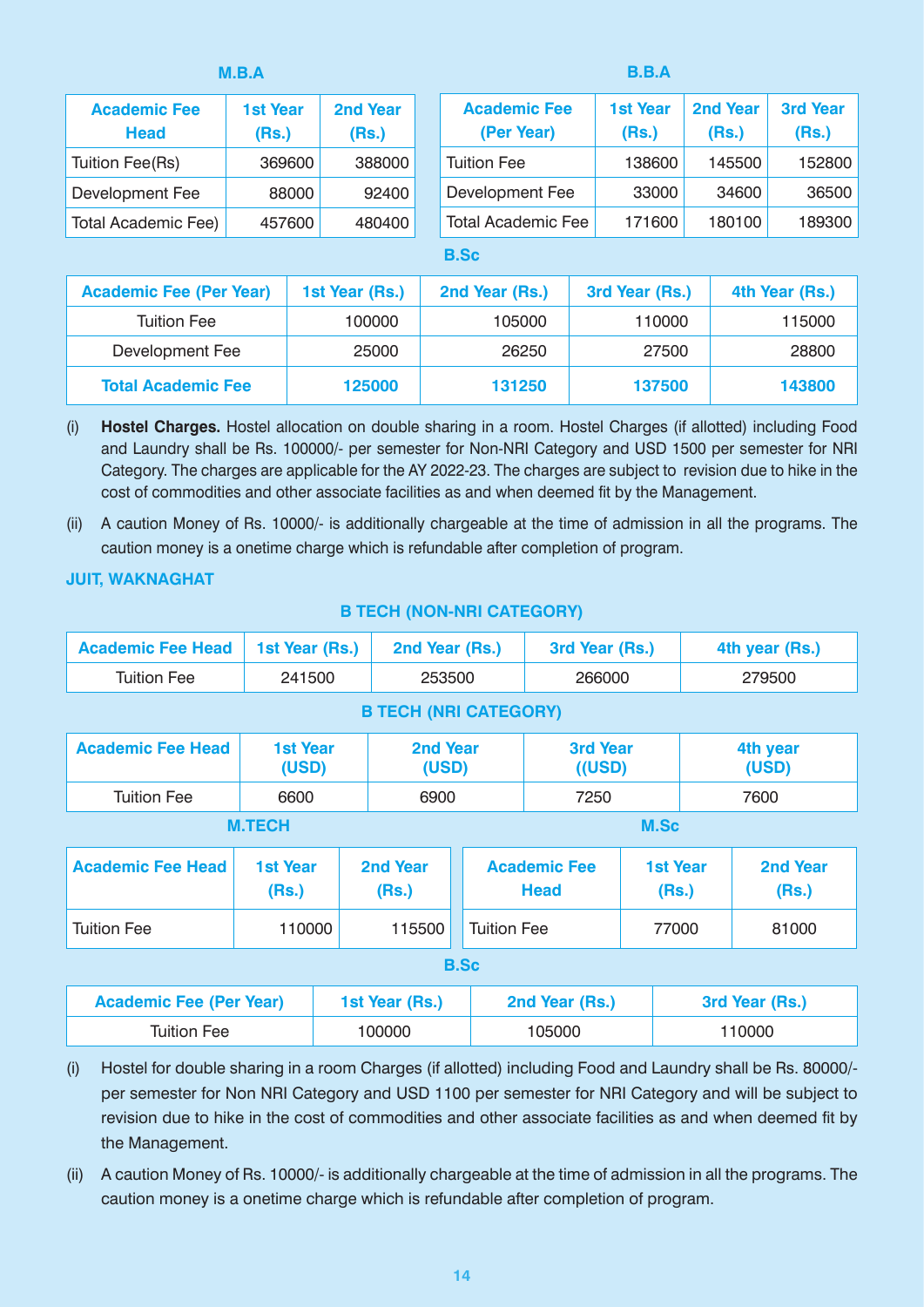#### **JUET, GUNA**

| <b>Academic Fee Head</b>  | Fee Head | <b>B Tech (Non</b><br><b>NRI Category)</b><br>(Rs.) | <b>M</b> Tech<br>(Rs.) | <b>M</b> Sc<br>(Rs.) | <b>B</b> Sc/<br><b>B Sc (Hons)</b><br>(Rs.) | <b>B Tech (NRI)</b><br><b>Category)</b><br>(USD) |
|---------------------------|----------|-----------------------------------------------------|------------------------|----------------------|---------------------------------------------|--------------------------------------------------|
| <b>Tuition Fee</b>        | T.F      | 181500                                              | 92500                  | 44000                | 48500                                       | 4400                                             |
| Development Fee           | D.F      | 32000                                               | 16500                  | $\Omega$             | 8500                                        | 1100                                             |
| <b>Total Academic Fee</b> | Total    | 213500                                              | 109000                 | 44000                | 57000                                       | 5500                                             |

The above fee structure is subject to revision as the approval of MPPURC Bhopal.

- (i) Hostel for double sharing in a room Charges (if allotted) shall be Rs. 80000/- per semester for Non NRI Category and USD 1100 per semester for NRI Category and will be subject to revision due to hike in the cost of commodities and other associate facilities as and when deemed fit by the Management.
- (ii) A caution Money of Rs. 10000/- for B Tech and Rs. 5000/- for other programs is additionally chargeable at the time of admission in all the programs. The caution money is one time charge which is refundable after completion of program.

# **17. REFUND POLICY**

Last Date of admission is as allowed/communicated by regulatory bodies. If a student leaves the program, fee shall be refunded as per UGC/AICTE Notifications.

#### **Refund of Hostel Charges:**

- i. Till the date of Registration in program, a candidate is entitled for full refund of advance of Hostel charges, provided the student does not occupy the Hostel in advance.
- ii. From the date of Registration in the program, the amount shall be refunded on pro-rata monthly basis, even if student has not occupied the Hostel or not taken the key to the room.
- iii. For calculation of pro-rata deduction/refund, the duration of the semester as per the academic calendar shall be considered and deduction shall be made on per month basis, even if hostel is occupied for part of a month i.e. even for a single day only.

Refund after reporting at the allotted University is subject to submission of No Dues.

# **18. RAGGING**

Ragging in any form is banned inside and outside the campus. Note that ragging is a criminal offence and punishable act. The Supreme Court of India has also defined ragging as a criminal offence.

#### **In case of emergency please contact:**

#### **National Anti Ragging Help line (UGC Crisis Hot Line) 24X7 Toll Free Number – 1800-180-5522**

#### **E-mail: helpline@antiragging.in**

#### **24x7 National Anti Ragging Help Line (UGC Crisis Hotline) :**

All students admitted to the University and their parents are hereby informed to go through the guidelines on anti ragging at the below link:

#### **https://www.antiragging.in/Site/Infopack.aspx**

It is mandatory to fill an Anti Ragging Undertaking online, separately by student & parents. Please visit **www.antiragging.in or www.amanmovement.org**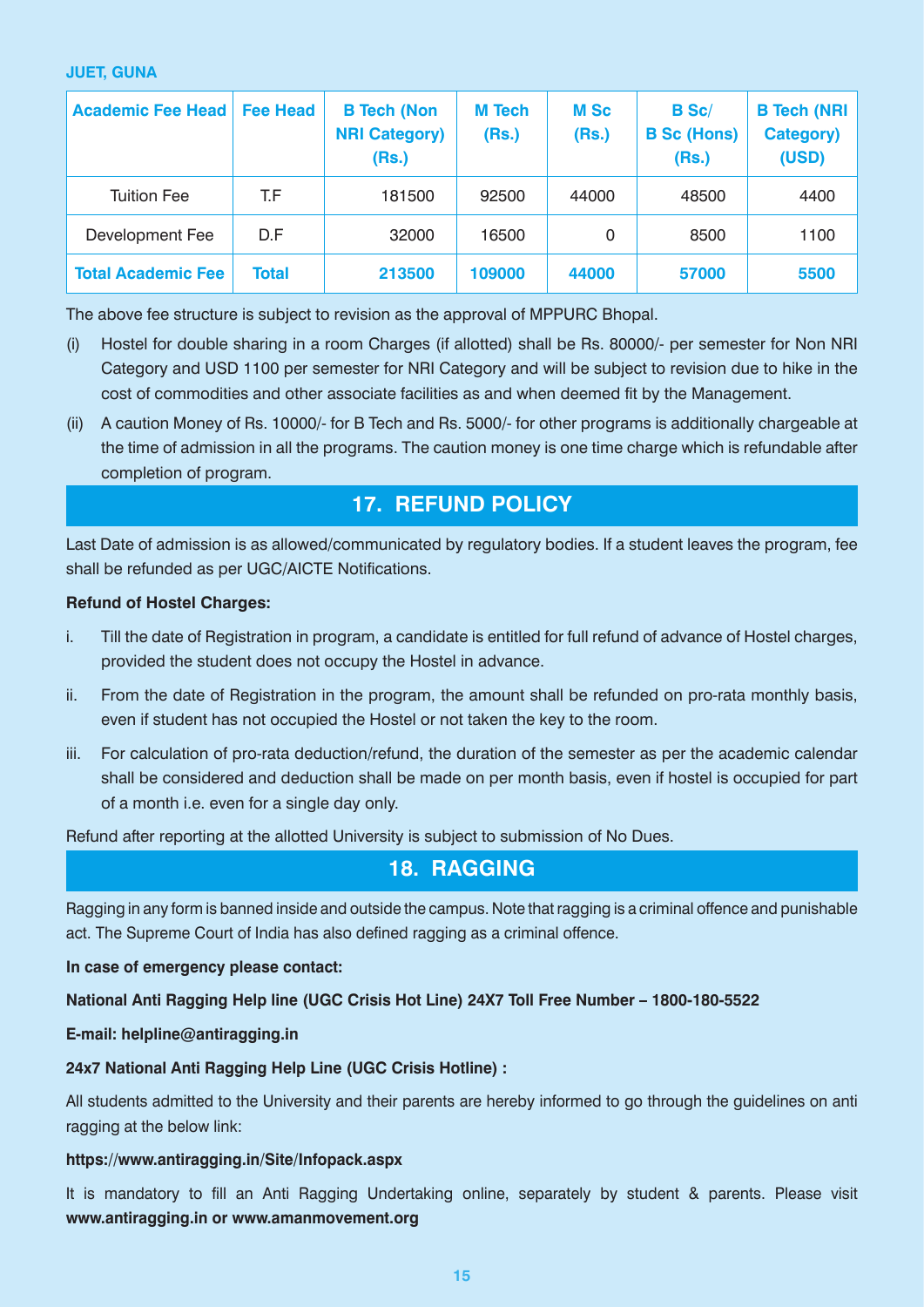Anti ragging reference number generated online while submitting online anti ragging undertaking (self & Parents) should be presented as this has to be provided in admission green form at the time of reporting at the University.

# **19. COVID-19 APPROPRIATE BEHAVIOR**

As per the guidelines issued by the Govt./Regulatory bodies from time to time, COVID19 appropriate behavior will be followed in all campuses.